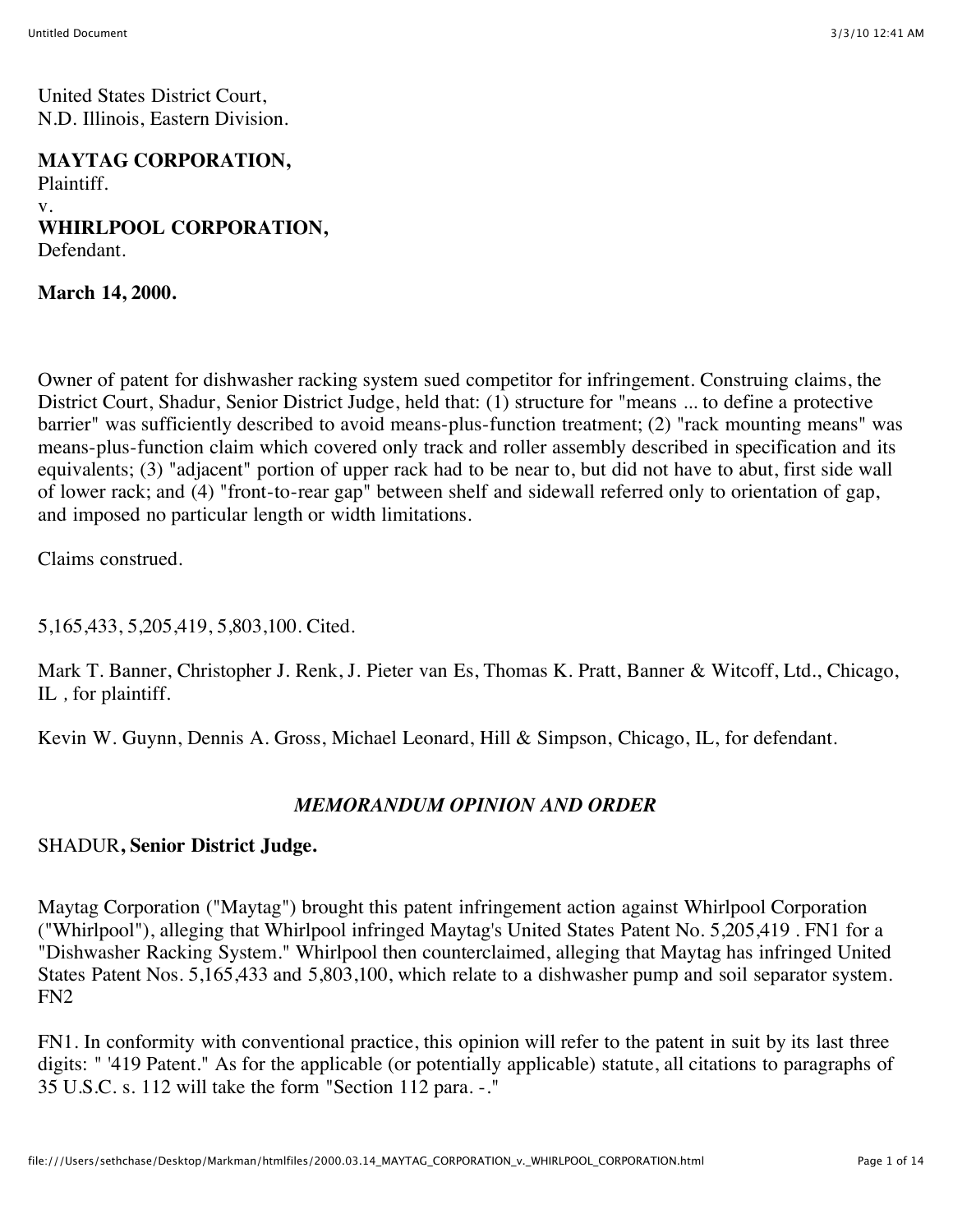FN2. Of course, as is routine in patent cases, each side asserts the invalidity of the other party's patent or patents, alternatively denying infringement.

This opinion takes the first of the two steps required to determine whether claims of the '419 Patent have been infringed: conducting a *Markman* analysis ( Markman v. Westview Instruments, Inc., 517 U.S. 370, 116 S.Ct. 1384, 134 L.Ed.2d 577 (1996), *aff'g* 52 F.3d 967 (Fed.Cir.1995) (en banc)) to construe the claims to determine their scope and meaning. To that end the parties have exchanged claim charts, and each side has submitted a full set of claim construction memoranda, FN3 enabling this Court to address each of the disputed claim elements as a matter of law. FN4 But first a brief review of claim construction principles will obviate the need for needless repetition in the discussion that follows. FN5

FN3. Maytag's initial memorandum and Whirlpool's response are respectively cited "M.Mem.-" and "W.Mem.-," and Maytag's reply is cited "M.R.Mem.-." Any citations to other submissions also use the "M." and "W." designations.

FN4. *Markman* calls for construction of the claims as a matter of law before the factual application of those claims to the accused products can take place.

FN5. For a more in-depth survey of both claim construction and means-plus-function principles, see this Court's opinion in Nilssen v. Motorola, Inc., 80 F.Supp.2d 921 (N.D.Ill.2000).

#### *Claim Interpretation*

[1] [2] Because a major purpose of patent law is to provide notice of what has been removed from the public domain for the life of the patent, the interpretive process is essentially limited to intrinsic evidence: the claim, the specification and the prosecution history (see, e.g., Burke, Inc. v. Bruno Indep. Living Aids, Inc., 183 F.3d 1334, 1340 (Fed.Cir.1999)). While "it is improper to rely on extrinsic evidence" such as expert testimony where no ambiguity exists or where such intrinsic evidence resolves any disputed ambiguity ( Vitronics Corp. v. Conceptronic, Inc., 90 F.3d 1576, 1583 (Fed.Cir.1996)), a judge "may also rely on dictionary definitions when construing claim terms, so long as the dictionary definition does not contradict any definition found in or ascertained by a reading of the patent documents" ( id. at 1584 n. 6). Vitronics, id. at 1582 also teaches that courts should construe claim language from the point of view of a person of ordinary skill in the field at the time of the invention.

[3] Moreover, as *Vitronics, id.* explains, the words of a claim should first be considered to assess the text's "ordinary and customary meaning." But a "patentee may choose to be his own lexicographer and use terms in a manner other than their ordinary meaning, as long as the special definition of the term is *clearly stated* in the patent specification or file history" ( *id.*) (emphasis added). FN6 In other words, "[t]he specification acts as a dictionary when it expressly defines terms or when it defines terms by implication" ( *id.*). FN7 Finally, because [t]he specification contains a written description of the invention which must be clear and complete enough to enable those of ordinary skill in the art to make and use it, ... the specification is highly relevant to the claim construction analysis ( *id.*).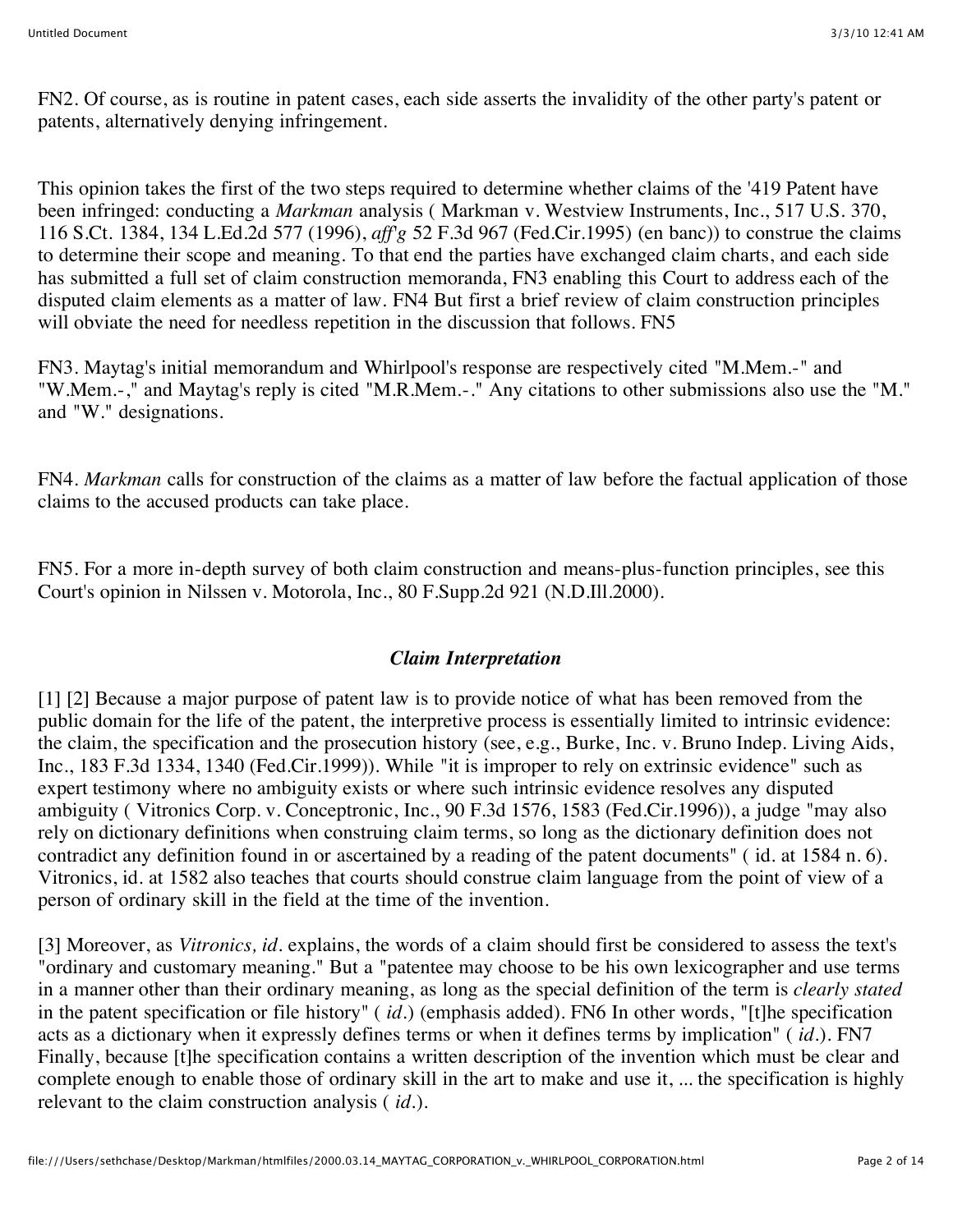FN6. According to Section 112 para. 1, "[t]he specification shall contain a written description of the invention, and of the manner and process of making and using it, in such full, clear, concise, and exact terms as to enable any person skilled in the art ... to make and use the same." Section 112 para. 2 spells out the role of each claim: It "particularly points out and distinctly claims the subject matter which the applicant regards as his invention."

FN7. Conversely, when the claim language has a commonly understood meaning and the specification is not acting as a dictionary, the reader should go no further than the claim language. As Johnson Worldwide Assocs., Inc. v. Zebco Corp., 175 F.3d 985, 990 (Fed.Cir.1999) (citations omitted) puts it: Our case law demonstrates two situations where a sufficient reason exists to require the entry of a definition of a claim term other than its ordinary and accustomed meaning. The first arises if the patentee has chosen to be his or her own lexicographer by clearly setting forth an explicit definition for a claim term. The second is where the term or terms chosen by the patentee so deprive the claim of clarity that there is no means by which the scope of the claim may be ascertained from the language used.

# *Means-Plus-Function Limitations*

[4] Another central issue as to a number of the claims is the extent to which they are governed by Section 112 para. 6:

An element in a claim for a combination may be expressed as a means or step for performing a specified function without the recital of structure, material, or acts in support thereof, and such claim shall be construed to cover the corresponding structure, material, or acts described in the specification and equivalents thereof.

"Means-plus-function" claims thus define an invention's scope by function rather than by structure.

[5] *Al-* Site Corp. v. VSI Int'l, Inc., 174 F.3d 1308, 1318 (Fed.Cir.1999) prescribes, for purposes of Section 112 para. 6 coverage or noncoverage, that "if the word 'means' appears in a claim element in combination with a function, it is presumed to be a means-plus-function element...." That presumption is overcome (1) if "a claim element that uses the word 'means' ... recites no function corresponding to the means" or (2) "if the claim element ... recites sufficient structure or material for performing [the claimed] function" ( Rodime PLC v. Seagate Technology, Inc., 174 F.3d 1294, 1302 (Fed.Cir.1999)). As the final variant, Micro Chem., Inc. v. Great Plains Chem. Co., 194 F.3d 1250, 1257 (Fed.Cir.1999) (citations omitted) teaches that the presumption that a claim element without the word "means" falls outside of Section 112 para. 6 "can collapse" if the element "nonetheless relies on functional terms rather than structure or material to describe performance of the claimed function."

As those formulations suggest, a key factor in the analysis is the ascertainment of what structure is necessary to perform the function specified in the claim element under consideration. Personalized Media Communications, LLC v. International Trade Comm'n, 161 F.3d 696, 704 (Fed.Cir.1998) dictates that "[i]n deciding whether either presumption has been rebutted, the focus remains on whether the claim as properly construed recites sufficient definite structure to avoid the ambit of s. 112, para. 6."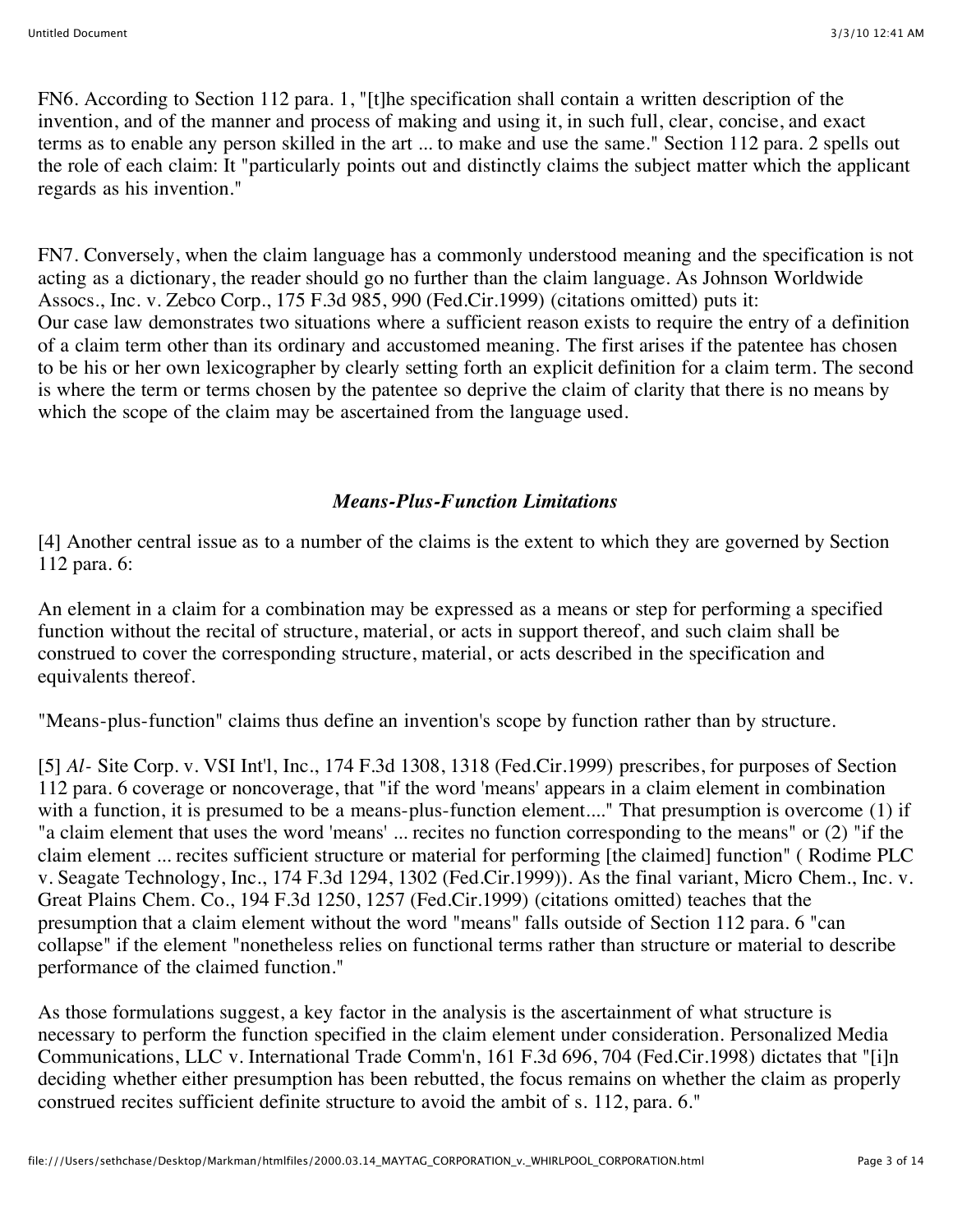For example, in dealing with a claim without the word "means," Greenberg v. Ethicon Endo-Surgery, Inc., 91 F.3d 1580, 1583 (Fed.Cir.1996) determined that the claim language "detent mechanism defining the conjoint rotation of said shafts" did not trigger Section 112 para. 6. Though "detent" was functionally derived, Greenberg, 91 F.3d at 1583 (citations omitted) observed that the term:

denotes a type of device with a generally understood meaning in the mechanical arts, even though the definitions are expressed in functional terms. It is true that the term "detent" does not call to mind a single well-defined structure, but the same could be said of other commonplace structural terms such as "clamp" or "container."

When a claim element *does* use the term "means," the Section 112 para. 6's reference to whether it does so "without the recital of structure ... in support thereof" still calls for focusing on what structure is recited in the claim element. Thus Sage Prods., Inc. v. Devon Indus., Inc., 126 F.3d 1420, 1427-28 (Fed.Cir.1997) says that to rebut the presumption that Section 112 para. 6 applies, the claim must "go[ ] on to elaborate sufficient structure, material, or acts within the claim itself to perform entirely the recited function." FN8 For instance, Cole v. Kimberly-Clark Corp., 102 F.3d 524, 530-32 (Fed.Cir.1996) held that a claim element that began with "perforation means" FN9 fell outside of the coverage of Section 112 para. 6, in part because the element had "such a detailed recitation of its structure" ( *id.* at 531).FN10

FN8. Although *Sage Products* addressed a claim element that included the word "means," the opinion's reference to what structure is needed to perform the recited function "entirely" is equally applicable to a claim element that does not employ the word "means" but is potentially in means-plus-function format despite the word's omission. Suppose for example that a claim element specifies three functions, while the only structure referred to there provides support for just two of the three functions. In that situation Section 112 para. 6 governs the claim element, irrespective of whether the word "means" does or does not appear in that element.

FN9. That disputed claim element, which related to disposable diapers that had perforated sides so that they could be torn and removed without pulling over the child's legs, read in full: perforation means extending from the leg band means to the waist band means through the outer impermeable layer means for tearing the outer impermeable layer means for removing the training brief in case of an accident by the user.

FN10. By contrast, Laitram Corp. v. Rexnord, Inc., 939 F.2d 1533, 1536 (Fed.Cir.1991) (emphasis in original) construed a claim element incorporating the word "means" as coming within the scope of Section 112 para. 6 because the "recited structure tells only what the means[ ] *does,* not what it *is* structurally." Indeed, "[t]he recitation of some structure in a means plus function element does not preclude the applicability of section 112(6)" ( *id.*).

Before this opinion turns from this statement of operative principles to their application, it should be emphasized that any disclaimers by this Court of the use of the specification to *narrow* a claim because that claim does not fit Section 112 para. 6 do not at all reflect a failure to *construe* the claim in light of the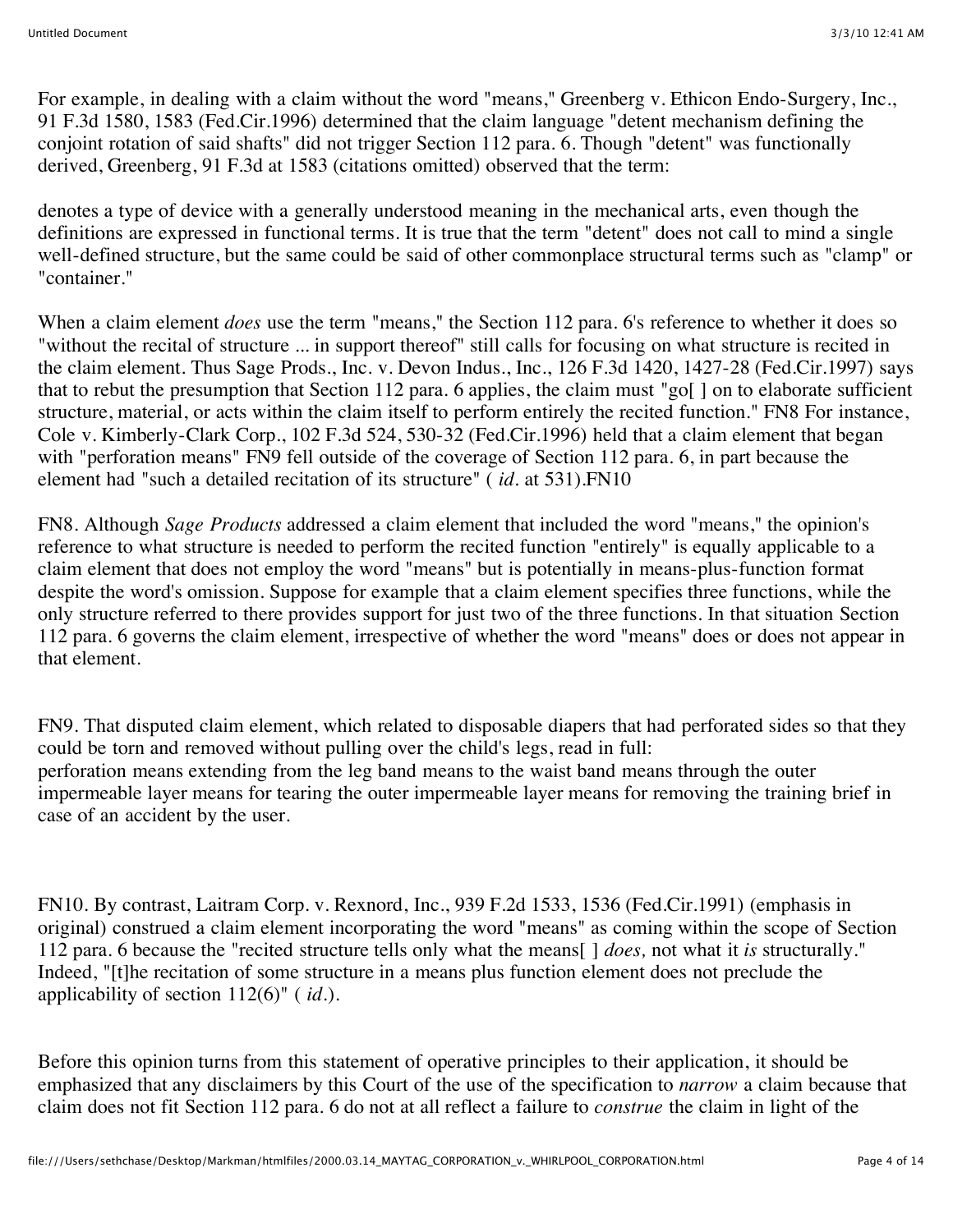specification. This Court is well aware of the teaching of the Federal Circuit in that respect, as most recently exemplified in Toro Corp. v. White Consol. Indus., Inc., 199 F.3d 1295, 1299, 1301-02 (Fed.Cir.1999) and Wang Labs., Inc. v. America Online, Inc., 197 F.3d 1377, 1383 (Fed.Cir.1999) FN11-and it has been faithful to that teaching in addressing the patent claims in the context of the patent documents as a whole.

FN11. *Toro* and *Wang* are listed in their order of decision, though they have been reported in F.3d in reverse chronological order. In any event, the *Toro* statement of the relevant principles is more extensive.

Enough, then, for the short course in basic principles. It is time to turn to the various patents and claim elements at issue, beginning with '419 Patent claim 1.

# *Claim 1 of* the '419 Patent

At the outset, the litigants dispute the logical way to divide claim 1 for analytical purposes. Though the precise manner of division is not necessarily essential to effective claim construction as such, convenience of organization and discussion is well served by looking at the issues in terms of these five numbered elements:

A dishwasher having an enclosure defining a washing chamber and a dish racking system mounted therein, the combination comprising:

1. a lower rack having a bottom support means including a plurality of spaced-apart generally longitudinal and lateral wire members and

2. means extending generally perpendicular to said bottom support means for defining front, rear and a first and a second side wall, said first side wall extending substantially higher than said front, rear and second side walls to define a protective barrier between a side panel of said washing chamber and various oversize articles placed adjacent said first side wall for washing;

3. rack mounting means associated with opposed side panels of said washing chamber; and an upper rack supported above said lower rack by said rack mounting means,

4. said upper rack having bottom support means including a plurality of spaced-apart generally longitudinal and lateral wire members formed to provide at least one upwardly stepped portion adjacent said first side wall of said lower rack,

5. said upper rack wire members projecting upwardly and generally perpendicular to said bottom support means for at least partially defining front, rear and side walls.

Of these, elements 2, 3 and 4 are in dispute.FN12

FN12. Both sides concur that element 1 is *not* to be construed in means-plus-function form (see M.Mem. 10 and W.Mem. 2).

*Element 2 Is Not Governed by* Section 112 *para. 6*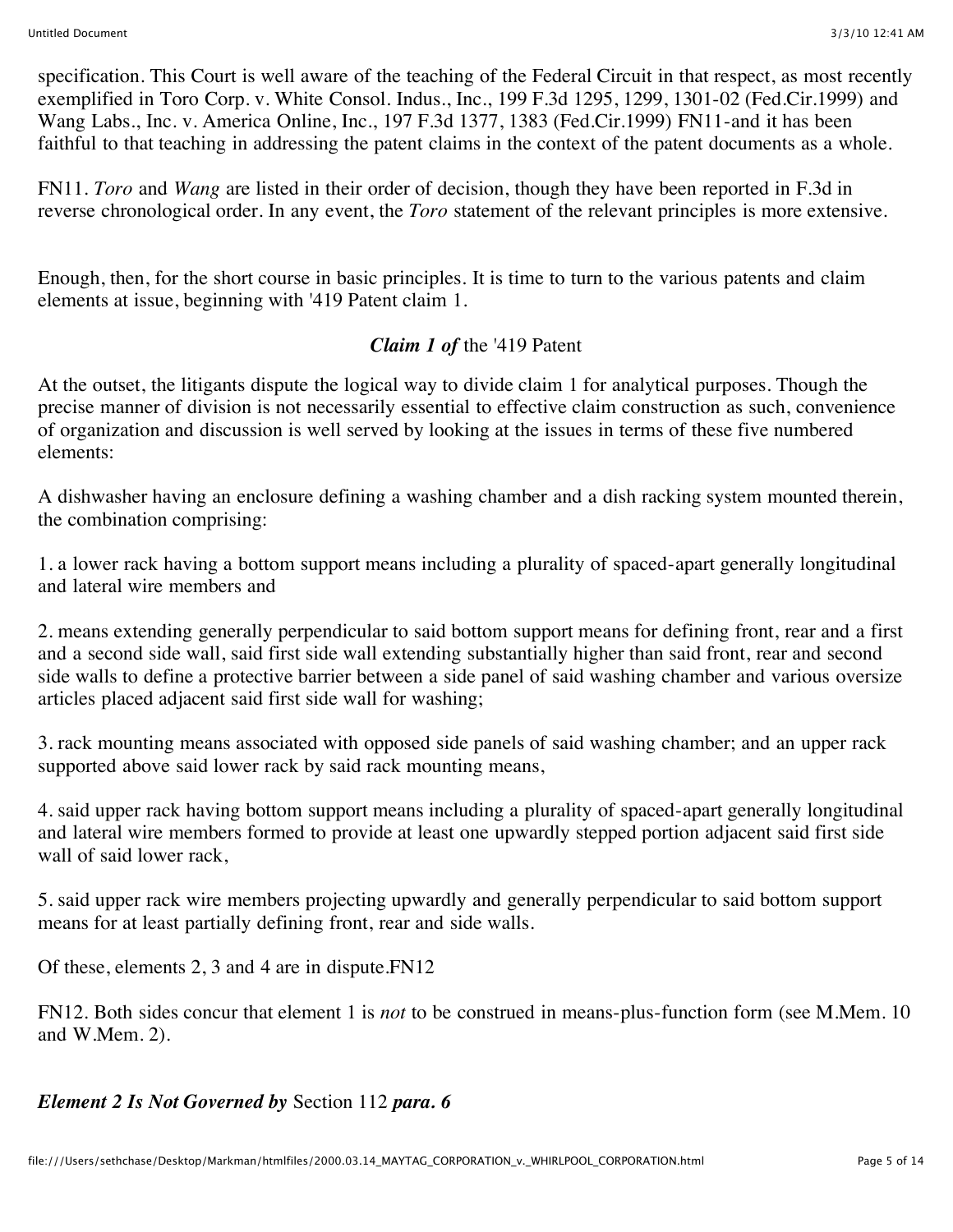[6] Element 2 is presumptively in means-plus-function form because it employs the word "means." But because lots of structure and little or no function is recited, the element does not come within the scope of Section 112 para. 6. While the first side wall (a structure) is said to act as a "protective barrier" for oversized articles (its stated function),FN13 the other walls are expressed in purely structural terms. Specifically, the "front, rear and a first and a second side wall" are perpendicular to the bottom support, with the "first side wall extending substantially higher" than the other walls.FN14

FN13. W.Mem. 3 wrongly claims that all four walls function to form a protective barrier. As the claim language makes plain, only the higher side wall is said to perform that role.

FN14. Indeed, it could reasonably be argued, as M.Mem. 11 does, that structure *only* is recited by this claim element.

W.Mem. 3 attempts to transform the structure into function by stating that "the claimed function is 'defining front, rear and a first and a second side wall' " and that "defining something is not structure-it is a function." That odd notion is not only unsupported by any authority but also runs contrary to common sense, for "definition" and "structure" are practically synonyms. Regardless, complex language involving complex technology is not at issue. Claim 1 talks about four walls, one higher than the others,FN15 and the element conveys to any casual reader the structure and orientation of those walls. Hence element 2 is not in meansplus-function format.

FN15. In fact, as W.Mem. 4 states (including the numbers given to the four walls in the '419 Patent's illustrations), "[b]oth parties agree that the corresponding structure to this limitation is the front wall 68, back wall 70 and side walls 72 and 74."

# *"A First ... Side Wall" in Element 2*

[7] That generic determination as to element 2 is not the end of the analysis, for some of its phrases must still be construed. First, as to the phrase "a first ... side wall," M.Mem. 12 contends that "wall" should be given its ordinary meaning, while W.Mem. 7-8 (emphasis in original) argues "that 'wall' means *integrally connected* elements lying in a similar planar orientation." FN16 Under that construction, because Whirlpool's allegedly infringing product has a detachable extension to the first side wall of its lower rack, it would not be part of that side wall.

FN16. Whirlpool's rack, the allegedly infringing element, includes a "side extension assembly" that is "separately formed and snapped on" to the top of "the first wall, but not integrally connected to" that wall (W.Mem.8).

But nothing in the claim language or the specification compels-or even suggests-that conclusion. Instead Whirlpool again attempts to bolster its proffered definition with dubious and convoluted "reasoning." FN17 First, W.Mem. 5-6 argues that the "wings" that "extend perpendicularly from the side wall ... to form an extension of the front and back walls ...," as described in the specification (col.5, 11.62-63), must be construed as part of the first side wall. That is because if they are truly viewed as "extension [s] of the front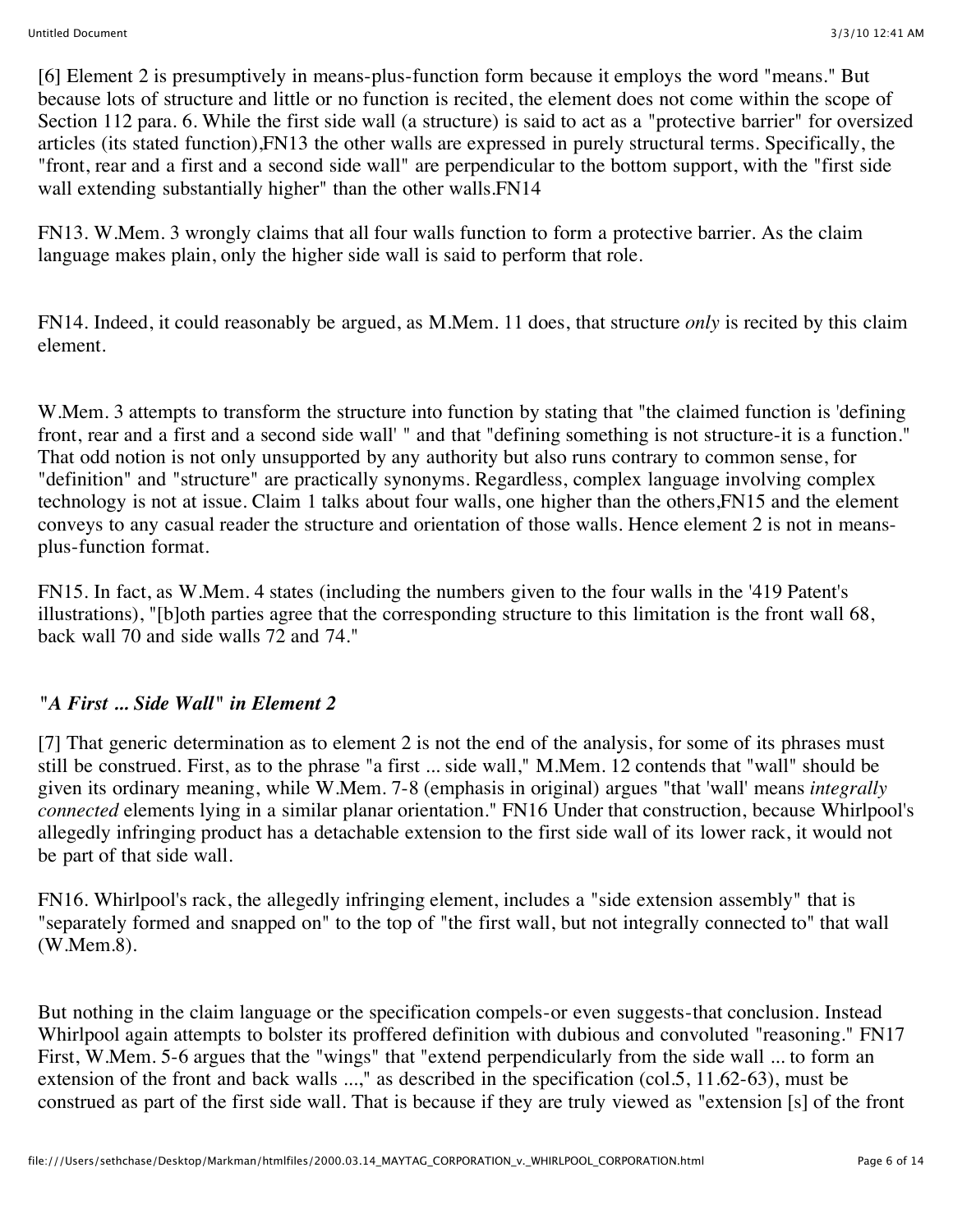and back walls," then the first side wall is not "substantially higher" than the front and back walls.

FN17. What follows would surely fail Logic 101. Although element 2 describes the means including the side wall as being "perpendicular to" the bottom rack, Whirlpool debates whether that wall is an upright structure. W.Mem. 5 states that the '419 specification also uses the term "wall" to describe horizontal structures. But it is of course possible to speak of horizontal walls and vertical barriers (or "side walls") without actually using the terms "horizontal" and "vertical" if the context makes such usage redundant. In this case, because the wall is perpendicular to the bottom rack, a further description of the wall as vertical would be purely tautological.

But the question whether the wings are *part* of that side wall or of the front or back walls poses a false issue. They are what the claim says they are, connected and "extend[ing] from the side wall ... to [act as] an extension of the front and back wall." In other words, they do not alter the normal usage of the walls as such, denoting vertical structures-a normal usage that gives normal content to the claim's provision that the first side wall is "substantially higher" than the other walls.

W.Mem. 6-7 further argues that the term "wall" must have the same detailed meaning as to the first side wall as it does with respect to the bottom support wall. FN18 If so, Whirlpool contends that Maytag's ordinary meaning argument would not fly because the bottom support "wall" is defined by Maytag as being distinct from the two axles that perform the same function as the wall. That dubious argument is said to be predicated on the deposition testimony of Dennis Purtilo ("Purtilo"), the inventor of the racking system (see W.Mem. 7 n. 6). Whirlpool's position is extraordinarily strained, building one doubtful inference on another, and M.R.Mem. 6 persuasively argues that the argument should be disregarded.

FN18. That particular "wall" is referred to in the specification and the claims in interchangeable terms: as either the "bottom support *wall* " or the "bottom support *means.*"

# *Side Wall "Extending Substantially Higher" in Element 2*

[8] Also in dispute between the litigants is the phrase "extending substantially higher than said front, rear and second side walls to define a protective barrier." M.Mem. 13 states that "substantially higher" plainly means what it says, so its ordinary meaning should apply. But W.Mem. 9 seeks to include the wall's functional purpose-defining a protective barrier-as part of that definition. Under that view, a high wall that did not act as a protective barrier would not conform to element 2.

That position is persuasive, because the functional purpose plainly set forth in the quoted phrase cannot fairly be separated from the structure itself. It would be entirely possible for a side wall to be structurally similar to but functionally different from a wall described in that phrase.FN19 Because the claim language expressly states the purpose of the side wall is to act as a protective barrier, a side wall that is "substantially higher" than the other walls but does not serve that function does not come within that element.

FN19. For example, the added height of a side wall could (1) provide some utility other than acting as a protective barrier or (2) be intended for purely aesthetic purposes.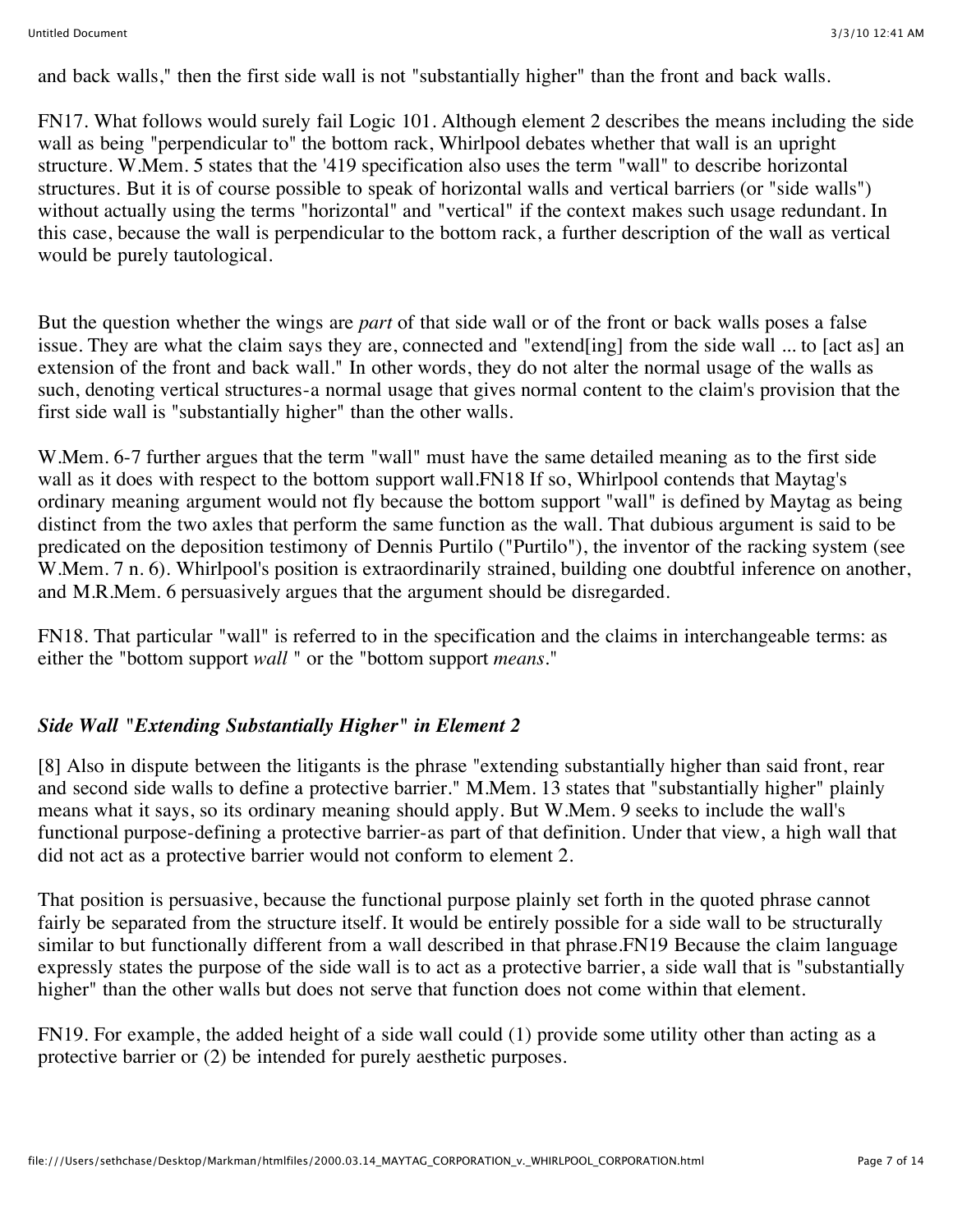W.Mem. 11 further argues that such a protective barrier requires "oversize, large or tall articles to directly engage the side wall so that they are prevented from leaning over to engage the side panel of the washing chamber." But nothing in the claim language requires such a further narrowing of the element's terms, and it is not implausible that a side wall can act as a protective barrier without being in direct contact with items in the washer.

In sum, while the term "substantially higher" is construed according to its plain meaning, the higher wall must act as a protective barrier. Whether the side wall of Whirlpool's accused device does in fact act as a protective barrier is a factual question for trial.FN20

FN20. While M.R.Mem. 7-8 wants to debate whether the side wall attachment in Whirlpool's washer acts as a protective barrier, this Court declines to depart from the *Markman* role of construing the patent's claims by engaging, in essence, in a factual determination of whether the accused device functions in that fashion.

# *Element 3 of Claim 1 Is Governed by* Section 112 *para. 6*

[9] It will be recalled that element 3 reads this way:

rack mounting means associated with opposed side panels of said washing chamber; and an upper rack supported above said lower rack by said rack mounting means.

Here the presumption that element 3 is in means-plus-function form because of the word "means" is *not* overcome, because insufficient structure is recited to perform the claimed function. Despite Maytag's protests (see M.Mem. 16-17), the claim's literal language states a function: that of a mounting a rack. FN21 Even so, M.Mem. 17 argues that the recitation of "the rack mount" and its location provides sufficient structure.

FN21. M.Mem. 17 acknowledges that if this Court reads claim element 3 as being in means-plus-function form, then "the function is to mount a rack." But M.R.Mem. then also argues that the function cannot be that of mounting a rack because that "is part of the 'means', not a 'function.' " Under that untenable logic-for which no authority is offered-a claim element that read "paper shredding means comprising x, y and z" would be purely structural, even though it is plain to all that the function is that of shredding paper.

But "rack mount" does not call to mind any particular (or, indeed, even any more general) structure, and Maytag makes no reference to any industry-specific definition. Because that is the only possible source of structure in the element, the cases cited by M.R.Mem. 9 ( Cole, 102 F.3d 524, 531 and Personalized Media Communications, 161 F.3d at 704) are not on point. FN22 Moreover, a statement of location alone does not obviate the need for some structure.

FN22. M.R.Mem. 9 glosses over the lack of structure conveyed by the phrase "rack mount," thus improperly eliding an analytical step that was crucial in the cases that it cites.

That being so, this Court construes claim element 3 as coming within Section 112 para. 6. As such, it is construed to cover the corresponding structure for the track and roller assembly and its equivalents.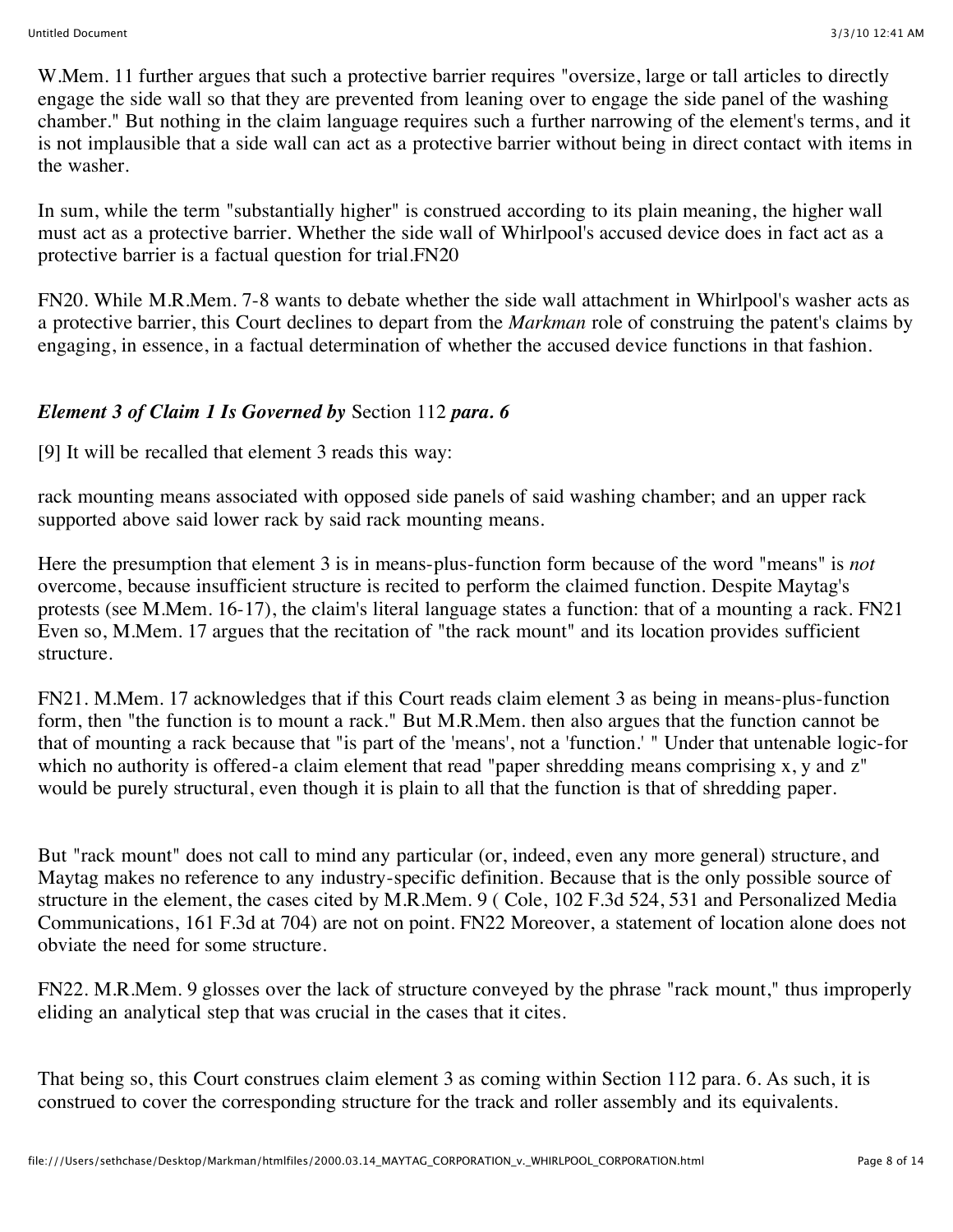While the parties agree as to some of the specification's corresponding structure detailed in the preferred embodiment (see M.Mem. 17, W.Mem. 12), they dispute a key portion ('419 Patent col. 4, 11. 7-18):

The upper dish rack 14 is mounted to the dishwashing chamber 12 by a track and roller assembly 18 located on opposite side panels 22 of the dishwashing chamber 12. Various track and roller assemblies can be used and are known to those skilled in the art. *The track and roller assembly 18 located on one side panel 22 of the dishwashing chamber 12 is vertically offset from the track and roller assembly 18 located on the opposite side panel 22 of the dishwashing chamber 12 to provide maximum racking space in the lower rack 16. The lower dish rack 16 rolls in and out of the dishwashing chamber 12 on wheels 20.*

M.Mem. 17, while adopting the first portion, discounts the underscored part because it contends that the preferred embodiment does not limit the claim.

[10] It is conventional wisdom that a means-plus-function limitation is not necessarily defined by the preferred embodiment. As Micro Chem., 194 F.3d at 1258 says:

Identification of corresponding structure may embrace more than the preferred embodiment. A means-plusfunction claim encompasses all structure in the specification corresponding to that element and equivalent structures.

It is true that the specification displays no other structure or embodiment that does not have vertically offset track and roller assemblies. But no function FN23 can reasonably be ascribed to the sentence "Various track and roller assemblies *can be used* and are known to those skilled in the art" than a forthright disclaimer of the specific depicted assembly as an integral component of the monopoly sought by the patent claim. Whirlpool would effectively read the specification as though that sentence were not there at all. Nor is that disclaimer somehow transformed into a claim limitation by Maytag's statement that the depicted offset version of the assembly seeks "to provide maximum racking space in the lower rack" (again, treating that as trumping the disclaimer would impermissibly read the disclaimer sentence right out of the specification).

FN23. Double entendre intended.

That conclusion is buttressed by the doctrine of claim differentiation. Though that doctrine is "not a hard and fast rule of construction" ( Comark Communications, Inc. v. Harris Corp., 156 F.3d 1182, 1187 (Fed.Cir.1998)), its presumptive effect is plainly operative here. M.Mem. 18 is correct in objecting that Whirlpool's proposed construction of Claim 1 makes it all too similar to Claim 2, the very thing that triggers the operation of the claim differentiation presumption.

In sum, even though element 3 of claim 1 is to be construed in light of the specification and its disclosure of structure, that does not extend (that is, it is not limited) to a structure in which the track and roller assemblies must be vertically offset. And that means the rejection of the further step, urged on this Court by W.Mem. 13, of "find[ing] that a rack mounting system that is not vertically offset cannot be an 'equivalent' structure' in view of the specification and claimed invention." FN24

FN24. It is worth noting that the Federal Circuit has not yet decided "whether a determination of equivalents under s. 112, para. 6 is a question of law or fact" ( Chiuminatta Concrete Concepts, Inc. v. Cardinal Indus.,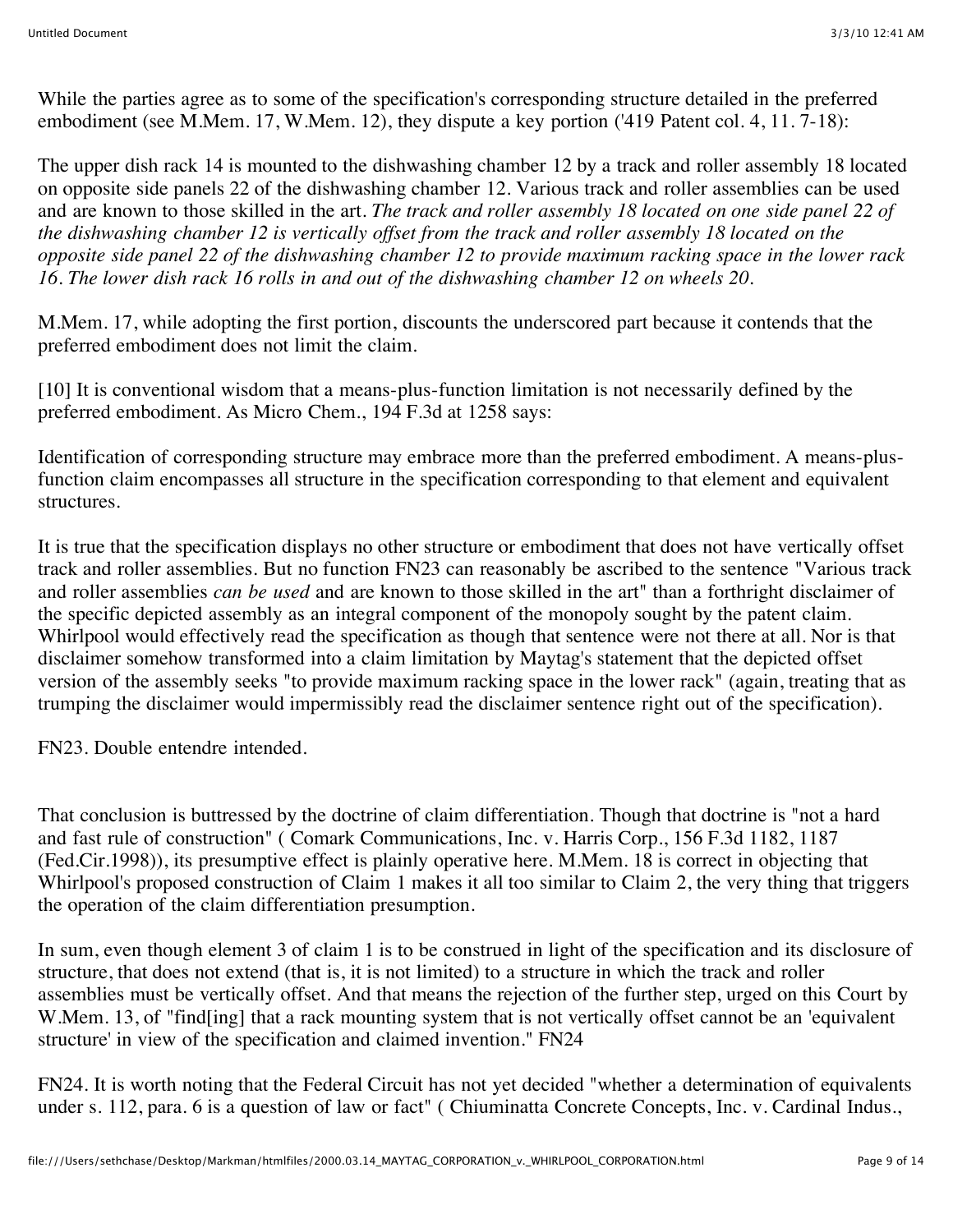Inc., 145 F.3d 1303, 1309 (Fed.Cir.1998), quoting that court's en banc opinion in Markman, 52 F.3d at 977 n. 8).

## *"Adjacent" in Element 4*

[11] Maytag and Whirlpool also debate as to whether the use of "adjacent" in element 4 means that a stepped portion of the upper rack "is near to" or, more narrowly, must "abut" the first side wall of the lower rack (see M.Mem. 19-20, W.Mem. 15-16).FN25 Functionally, an upwardly stepped portion is above and "adjacent" to the high side wall of the lower rack so that space exists for large items to fit into the lower rack (see M.Mem.App. 5 at 3). But purporting to look at how "adjacent" is used in the specification, W.Mem. 16-17 argues that if any portion of the washer comes between the upper stepped portion of the rack and the lower side wall, they are not "next to" (hence not "adjacent to") each other.

FN25. Room certainly exists for such a debate. *Webster's Third New Int'l Dictionary* 26 (examples omitted) provides these different alternative definitions of "adjacent":

1a: not distant or far off: nearby but not touching

b: relatively near and having nothing of the same kind intervening: having a common border

Thus the second listed definition, but *not* the first, is synonymous with "abutting."

That argument does not convince. While it is appropriate to look at the specification, W.Mem. 15-16 strains to reconstruct from its language the meaning that Whirlpool desires. Significantly, it simply does not follow that because one portion of the specification may use the term "adjacent" to refer to items that are directly next to each other or even attached, "adjacent" then necessarily takes on its narrower definition in all subsequent uses (see W.Mem. 16). After all, the broader and first-listed definition of "adjacent" also encompasses the depiction of items that are right next to each other.

In that respect, it is relevant that (quite contrary to Whirlpool's assertion at W.Mem. 28) the functionality of having the stepped portion of the upper rack above the high side wall is not destroyed if the side wall of the lower rack and the stepped portion of the upper rack are not directly next to each other. Sufficient space can exist for the placement of large items on the bottom rack if the extra space created by the upwardly stepped rack is used to accommodate an intervening part. Indeed, the accused device is so configured (see W.Mem. Ex. 2 fig. 11).

In short, despite Whirlpool's efforts this Court finds that the more natural and more appropriate definition of "adjacent" in light of the function involved is Webster's first-listed meaning of "near" or "close." Hence an intervening design element does not prevent two other elements from being "adjacent" to one another.

#### *Claim 3 of* the '419 Patent

Claim 3 of the '419 Patent logically divides into these five numbered elements:

A dish racking system for a washing chamber of a dishwasher including a basic rack comprising:

1. a bottom support wall including a plurality of spaced-apart generally longitudinal and lateral wire members;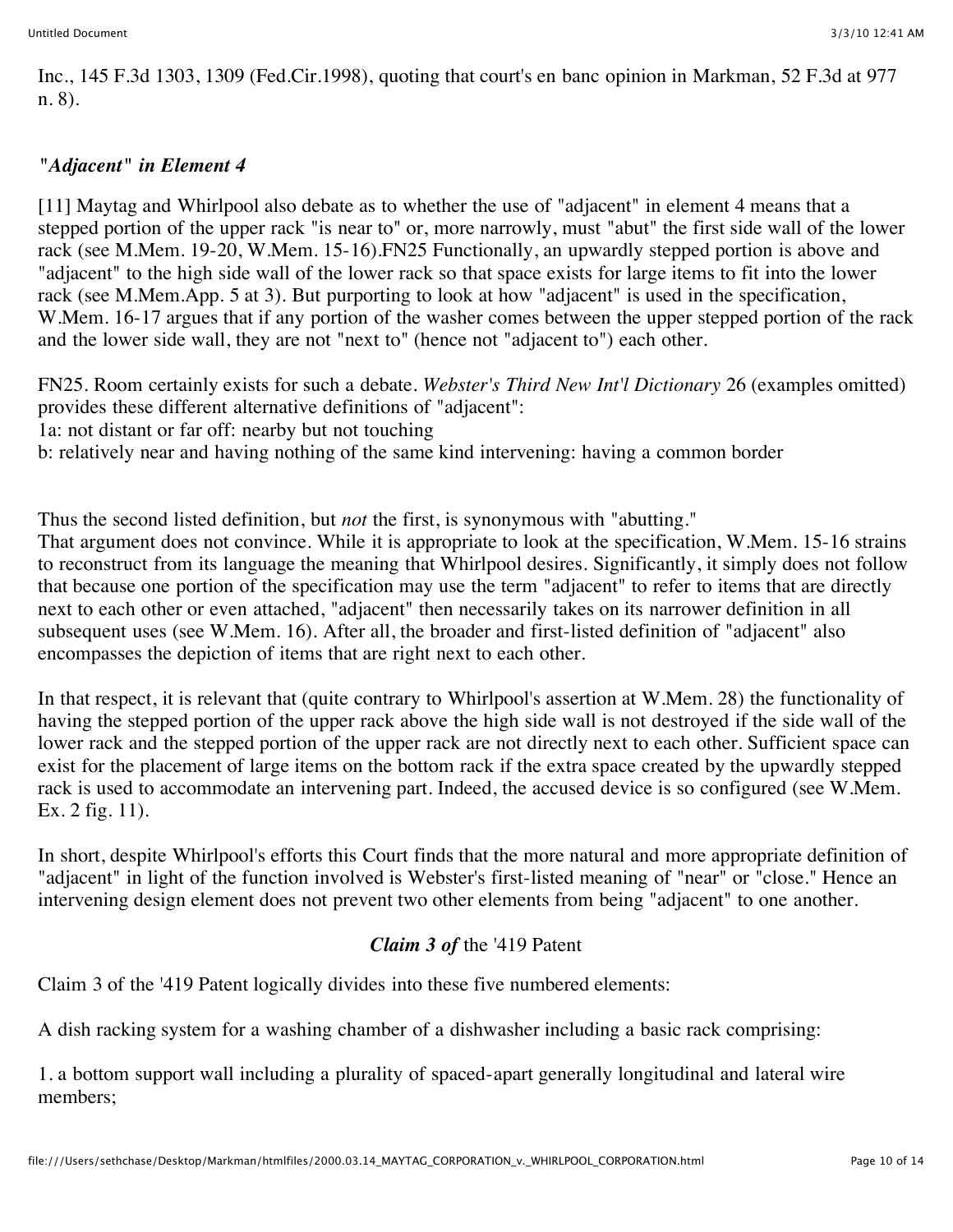2. wall means formed at least partially from said wire members and extending generally perpendicular to said bottom support wall for defining front, rear and side walls of said basic rack,

3. one of said side walls extending substantially higher than said front, rear and other side wall to define a protective article support between a side panel of said washing chamber and large articles racked for washing adjacent said one side wall; and

4. a pivotal shelf located generally intermediate said bottom support wall and the upper edge of said one side wall,

5. said shelf spaced laterally inward from said one side wall and forming a front-to-rear gap therebetween in one position of said shelf for supporting selected articles to be washed.

Elements 2 through 5 are disputed by the parties.

# *"Wall Means" in Element 2*

While it is agreed that element 2 does not provide a means-plus-function limitation, FN26 the parties do not agree on how to construe the term "walls." That debate is the same one already addressed as to element 2 of claim 1. As stated earlier, nothing indicates that the first side wall must comprise integrally connected parts.

FN26. W.Mem. 18 concedes that, unlike element 2 in claim 1, element 2 in claim 3 adds sufficient structure through the phrase "formed at least partially from said wire members."

#### *Side Wall "Extending Substantially Higher" in Element 3*

Once again this dispute is exactly the same as the quarrel regarding the "substantially higher" language in element 2 of claim 1. And once again the earlier analysis holds true here.

#### *Element 4*

[12] As to element 4, W.Mem. 20 argues that in accordance with its proposed reading as to the one side wall, its own "pivotal shelf" is not "intermediate" between the "bottom support wall and the upper edge of ... the side wall" because its shelf is on an extension *above* the side wall. But this Court's earlier reading of the "side wall" term forecloses that contention. Hence the scope of element 4 encompasses pivotal shelves attached to wall extensions if those shelves are "located generally intermediate" the bottom of the rack and the top of the side wall.

# *Element 5*

[13] Maytag and Whirlpool dispute the construction of the element 5 language emphasized here:

said shelf *spaced laterally inward* from said one side wall and forming a *front-to-rear gap* therebetween in one position of said shelf for *supporting selected articles* to be washed

W.Mem. 20 contends those three phrases must be read together to "properly interpret this limitation." According to Whirlpool, "the 'front-to-rear gap' must be sufficiently large to receive the 'selected articles'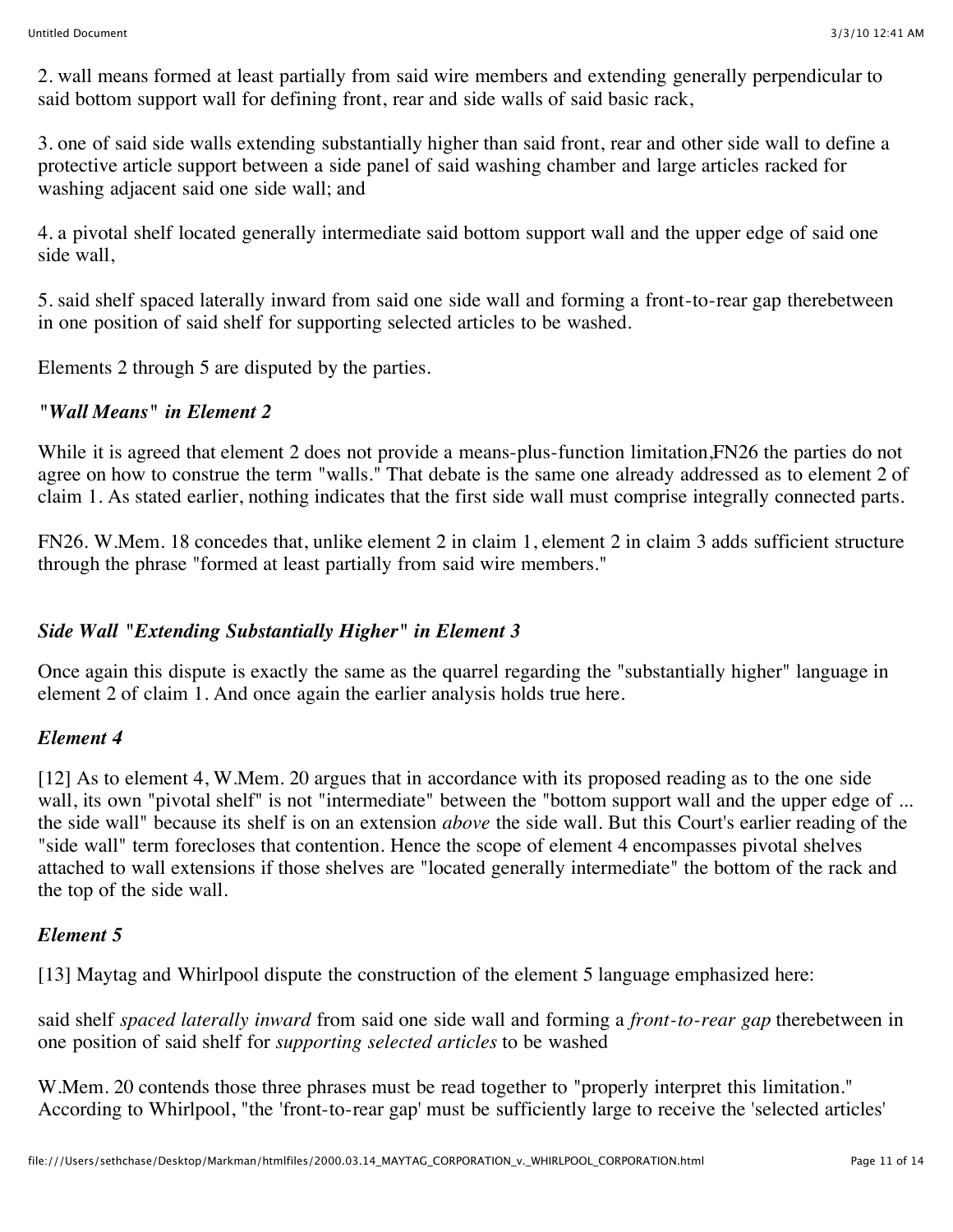and the 'laterally inward' spacing must also be sufficiently large so as to provide the appropriate sized gap" (W.Mem.21). Whirlpool emphasizes that the specification describes the gap as "allow[ing] large articles such as cookie sheets and pizza pans to be placed between the pivotal shelf 80 and the side wall 72" ('419 Patent col. 5, 11. 54-56).

Maytag's position (M.Mem.26) is that the gap need not be either a long single gap or a quite wide single gap (or both) and that Whirlpool's arguments on that score lead to importing "several limitations that appear nowhere in the claims and are nowhere suggested by the specification." In particular, M.R.Mem. 14 (emphasis in original) charges Whirlpool with overreaching by claiming "that because the specification references certain large items in the gap, the gap must extend *all the way* from the front of the rack" and "that for 'front-to-rear' to mean orientation rather than longitudinal extent would create a 'superfluous' claim requirement." Maytag is right.

In that respect Whirlpool has glossed over (or, more accurately, has omitted entirely) the fact that the claim specifies the gap's orientation by its reference to "a front-to-rear gap *therebetween.*" That emphasized word is *not* a reference back to designate the distance between the front and rear walls-terms that are regularly used throughout the patent claims, and that specifically appear in element 2 of the claim now under consideration (claim 3). Instead "therebetween" plainly refers to the space between the higher side wall and the pivotal shelf in one position of the shelf-and that being so, "front-to-rear" simply characterizes that gap in longitudinal rather than lateral terms, without in any way specifying or indicating the longitudinal dimension.

If Maytag's patent counsel, whose total work product in drafting the claims has demonstrated the typical patent lawyer's fondness for detail in drafting (and of course the typical prolific use of the adverbial form), had wished to limit the claim as Whirlpool urges, it would have been the easiest thing in the world to say "a front-to-rear gap between the front and back walls of said basic rack" (note the comparable usage in element 2) rather than the very different meaning of "a front-to-rear gap therebetween." And similarly, if Maytag's counsel had wished to limit the claim (as Whirlpool also urges) by restricting the use of the gap to such large articles as those referred to in the specification by way of illustration, it would likewise have been the easiest thing in the world to say something along the lines of the gap's "supporting *particularly large* articles to be washed,FN27" rather than simply referring to " *selected* articles." Nothing supports Whirlpool's attempted redrafting of element 5 to convert it from indicating a user's choice (of "selected articles," perhaps-but not necessarily-selected from among "large articles") into a limitation that is restricted to extraordinarily large articles or the like.

FN27. Note that element 3 already refers to the function of the one substantially higher side wall as providing support for the racking and washing of "large articles."

In much the same way, in turning from the length of the gap to its width, W.Mem. 22-23 offers up the unpersuasive contention that the pivotal shelf must be "spaced laterally inward" sufficiently to make the gap wide enough to accommodate cookie sheets and pizza pans. But again nothing in the claim language calls for such a restrictive construction. While W.Mem. 23 would have this Court measuring the width of cookie sheets and pizza pans to determine exactly how far "laterally inward" the shelf is placed, doing that would obviously import limitations from the specification into the claim language. Standing alone, the claim language is plain enough: It merely requires the shelf to be laterally inward so as to form the previously described front-to-rear gap. In other words, the spacing between the shelf and the side wall does not have to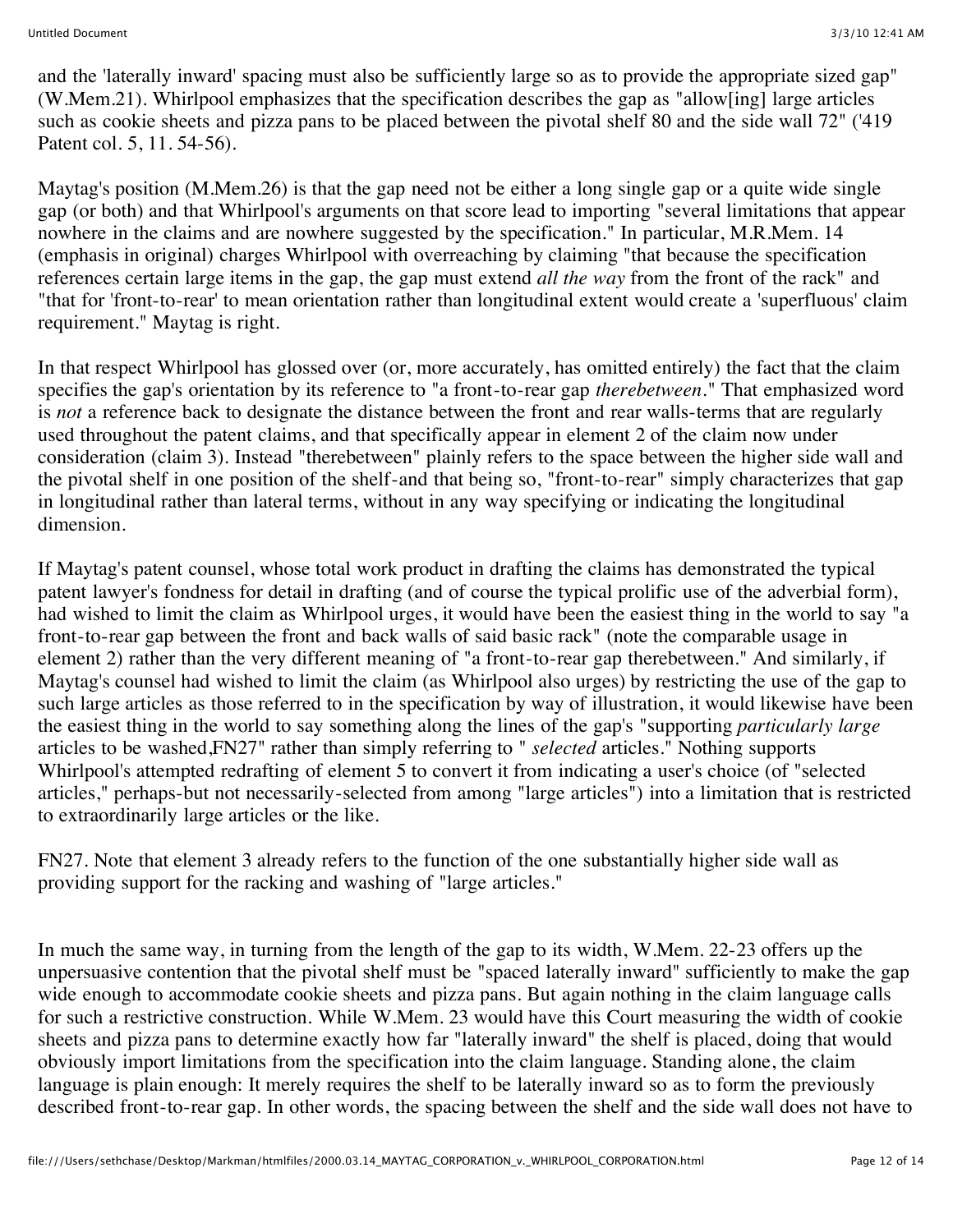meet some particular measure, but must merely be located "laterally inward." FN28

FN28. W.Mem. 23-24 contends that the term "selected articles" must have a meaning related to the cookie sheet and pizza pan cited in the specification and cannot "mean any possible article." But while the specification may be a useful aid in claim construction, limitations in the specification are not to be imported in the claim. Instead the term "selected articles" in element 5 merely means, as the normal meaning of those words connotes, some articles that can fit into a front-to-rear gap created by placing the shelf laterally inward from the side wall.

# *Claim 4 of* the '419 Patent

Claim 4 can be framed in terms of three elements:

A dish racking system according to claim 3 and

1. further including a second rack spaced above said basic rack and

2. rack mounting structure supporting said second rack for movement into and out of said washing chamber,

3. said second rack having bottom support means and front, rear and side walls with said bottom support means upwardly stepped above said one higher side wall of said basic rack.

Element 1 is not at issue, but the parties differ as to elements 2 and 3.

# *Element 2*

[14] First, the parties dispute whether element 2 is governed by Section 112 para. 6. Because the words "means" is not used, there is a presumption that the element is not in means-plus-function form. But W.Mem. 25 contends that the element is purely functional, with the words "rack mounting" and "structure" failing to connote sufficient structure.

M.Mem. 28 attempts to counter with the completely conclusory assertion that "the term 'mounting structure' has a meaning that is understood in the field," but it offers zero support for that conclusion. Thus having failed to establish a term of art that connotes *basic* structure, Maytag lacks the necessary predicate to urge that a *precise* structure is not needed to escape the application of Section 112 para. 6. Indeed, the very authority sought to be invoked by M.Mem. 29, Personalized Media Communications, 161 F.3d at 704-05, teaches that "precise physical structure" is not required only if the claim sets forth a term "connotative of structure" to those of skill in the art. Whirlpool wins on this issue.

# *"Above" in Element 3*

[15] Turning to the term "above" in element 3, FN29 W.Mem. 27 echoes Whirlpool's claim 1 contention by asking for the more specific meaning of " 'directly over' something else." But nothing in the claim language calls for such a narrow definition. If anything, the earlier analysis as to the use of the word "adjacent" applies here a fortiori. In normal parlance, the spatial relationship indicated by the term "above" far less frequently connotes "immediately above" than "adjacent" suggests "immediately abutting." Importantly, the functionality obtained by placing the stepped portion of the upper rack above the high side wall of the lower